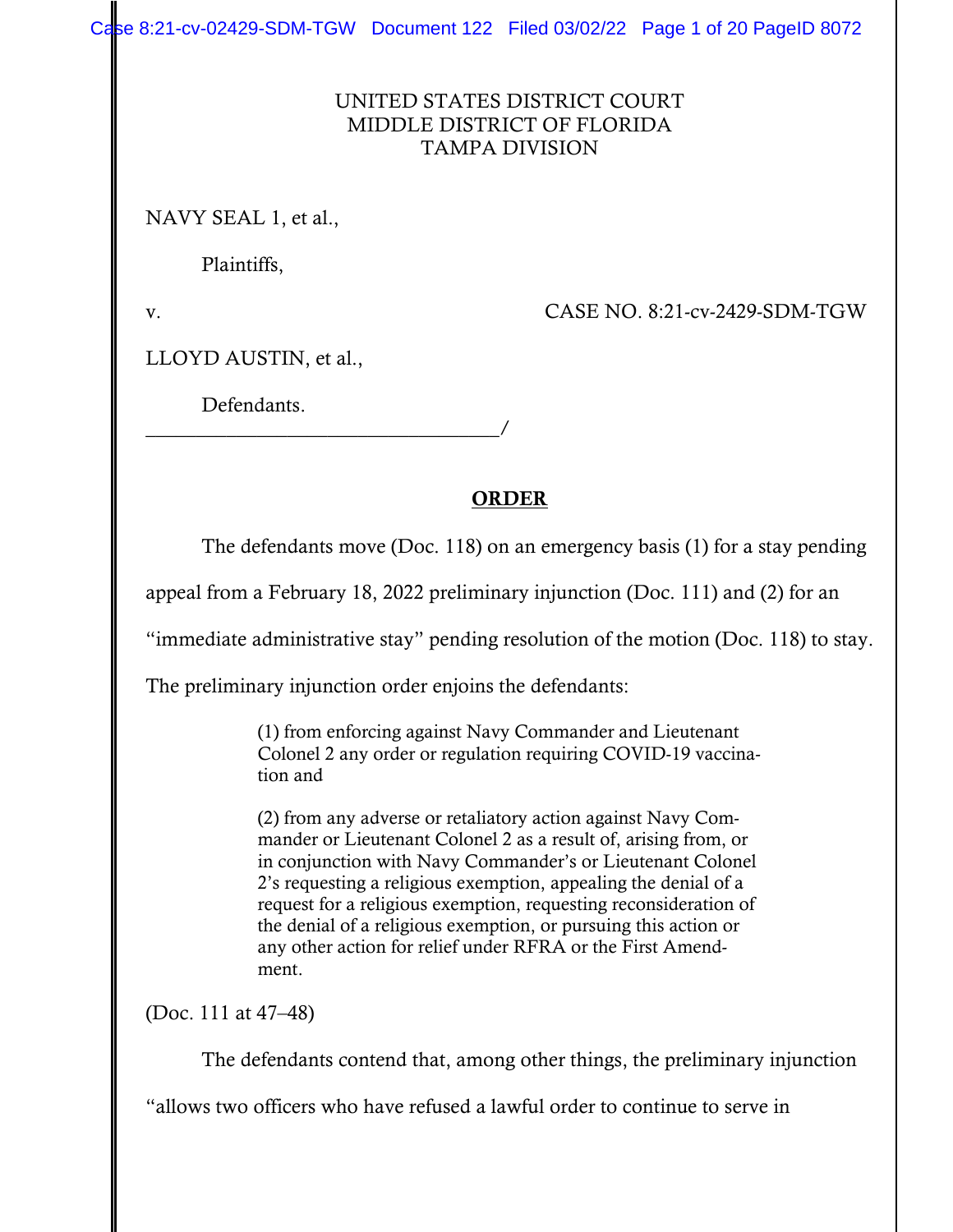assignments over the Navy's objection." (Doc. 118 at 15) The defendants report that "the Navy has lost confidence in [Navy Commander's] ability to lead" because Navy Commander "disobeyed an order that he is also expected to enforce" and because Navy Commander "further compromised his trustworthiness" by allegedly "misleading his commander regarding taking leave out of the area," by allegedly making misleading statements about communications with his Executive Officer," and by allegedly "expos[ing] dozens of his crew to COVID-19 when he decided not to test himself after experiencing symptoms." (Doc. 118 at 15–16)

In other words, the defendants contend that the sudden eagerness to remove Navy Commander from command of a destroyer results from "other neutral factors," *U.S. Navy Seals 1–26 v. Biden*, No. 22-10077, 2022 WL 594375 at \*12 (5th Cir. Feb. 28, 2022), and not from a retaliatory animus toward Navy Commander's legally protected pursuit of the relief that Congress through RFRA secures in federal court for every service member. Presented at the preliminary injunction hearing with declarations endeavoring to establish Navy Commander's untrustworthiness (and consequently his unsuitability for command), the preliminary injunction order (Doc. 111) states:

> Because I heard the testimony of Navy Commander and carefully observed his demeanor and listened attentively to the content of his testimony, I fully credit his testimony, even the parts inconsistent with the un-cross-examined, last-minute affidavits. A determination of the credibility of the statements in the [defendants'] affidavits must await live testimony and further exploration (these two witnesses are at the disposal of, and under the command of, the defendants, who neither offered their live testimony nor notified the plaintiffs of the fact of, or the content of, their affidavits). Cross-examination is necessary in this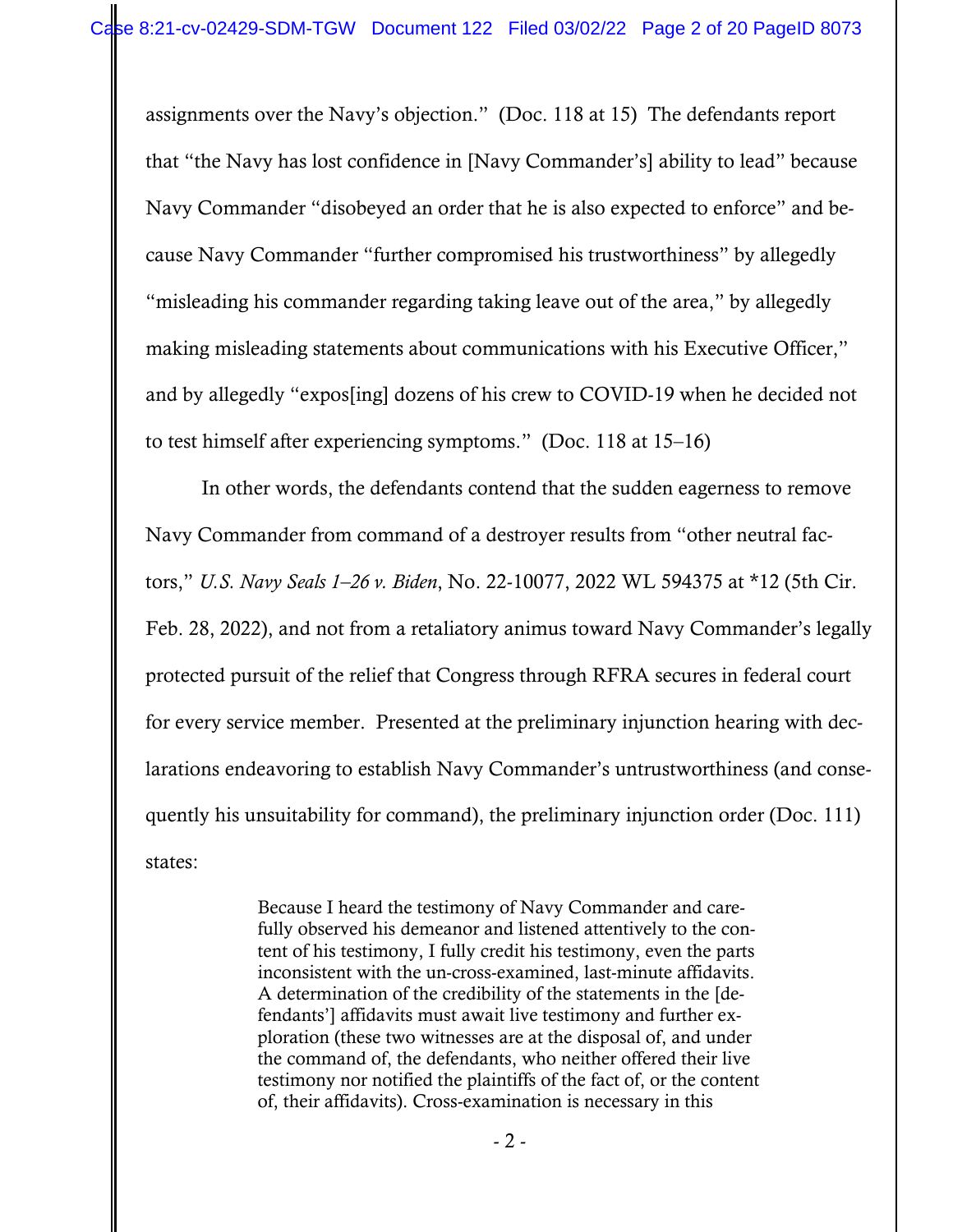circumstance to permit assessment of, among other things, the extent to which "command influence" might have affected the presence or content of the affidavits.

(Doc. 111 at 12 n.3) Accordingly, the defendants' proffered basis to stay the injunction to permit the re-assignment of Navy Commander and Lieutenant Colonel 2 (despite the likely unlawful denial of their religious exemptions) warrants a prompt evidentiary hearing. $<sup>1</sup>$  $<sup>1</sup>$  $<sup>1</sup>$ </sup>

### A Necessary Preface About RFRA

In Article I, Section 8, the Constitution empowers (but does not compel) the Congress to "raise and support" the armed forces of the United States and "to make rules for the government and regulation of the . . . forces." These constitutional clauses were informed preeminently by the unfortunate English experience, fresh in the minds of the Constitution's authors, with James II and his royal army, which was raised without the consent of Parliament, which led to the Glorious Revolution of 1688, and which ended with the Bill of Rights of 1689, which stated that "raising or keeping a standing army within the kingdom in time of peace, unless it be with the consent of Parliament, is against the law."

Fortunately, Congress raised and has maintained the armed forces (at some times more generously than at others) throughout the ensuing years, and these forces have preserved and defended the Constitution of the United States by defeating

<span id="page-2-0"></span><sup>&</sup>lt;sup>1</sup> The defendants contend that Lieutenant Colonel 2, among other things, allegedly cannot reliably enforce the vaccination order against subordinates, convene administrative separation proceedings for service members refusing COVID-19 vaccination, or deploy worldwide in foreign countries requiring that foreign service members accept COVID-19 vaccination. (Doc. 118 at 17)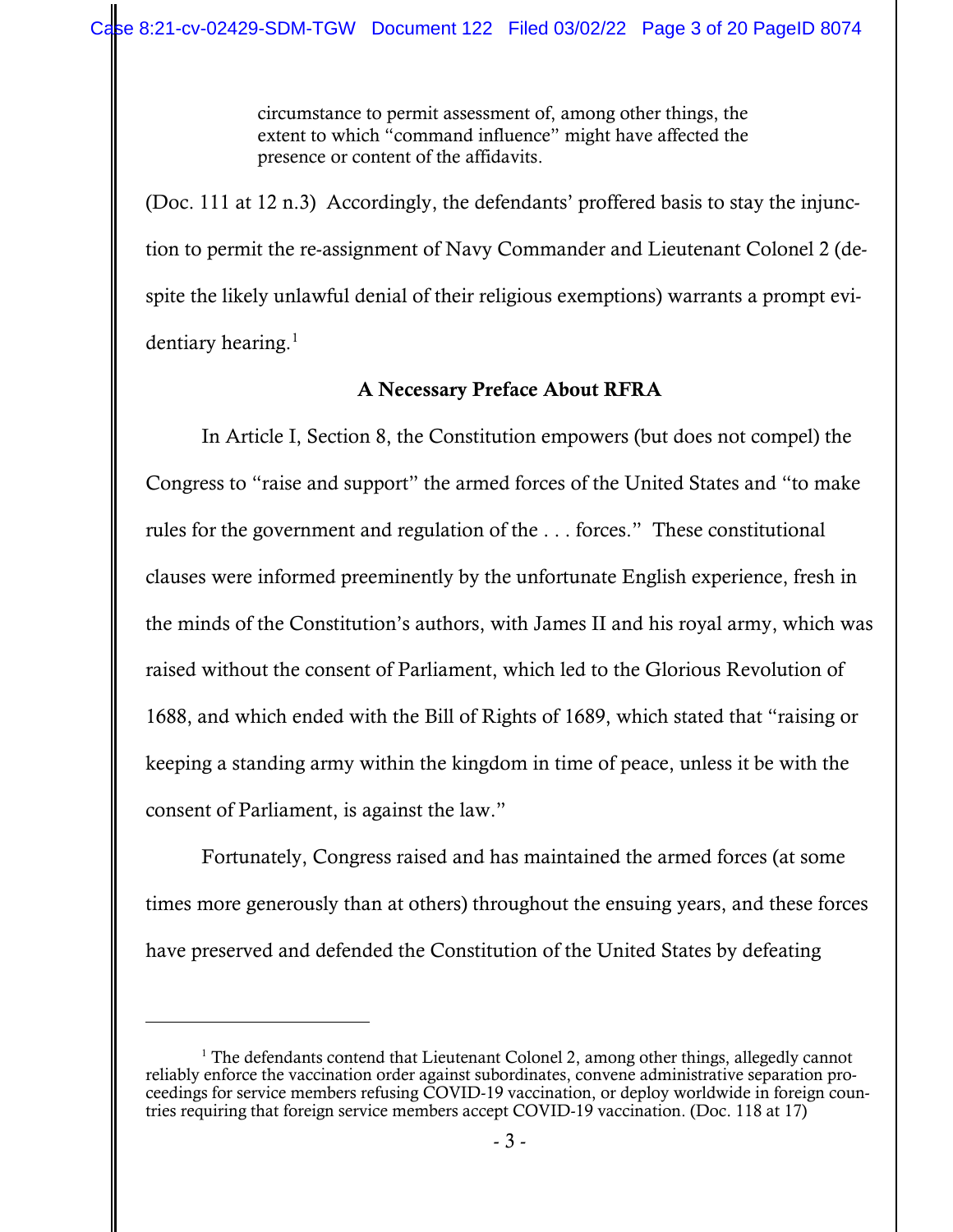aggression and tyranny whenever and wherever necessary; under whatever circumstance, no matter how brutal and merciless; and at whatever cost proved necessary (for one historic example, read the riveting and unforgettable *With the Old Breed* by E. B. Sledge).

A signal feature of the Constitution that the armed forces have vigilantly preserved and defended is the Free Exercise Clause of the First Amendment. One of the "rules for the government and regulation of the . . . forces" that the Congress has enacted and that the President (who is, of course, also the Commander-in-Chief of the armed forces) has signed into law is the Religious Freedom Restoration Act of 1993, Public Law 103-141, which creates for the free exercise of religion a renewed protection against impingement by the government, including the armed forces. RFRA was a bi-partisan enactment (although in 1993 the President, the Speaker of the House, and the Majority Leader in the Senate were Democrats). Specifically, two months after then-Representative Chuck Schumer (and more than one-hundred other representatives, both Republicans and Democrats) introduced RFRA, H.R. 1308, 103d Cong. (1993), the House of Representatives passed the bill by a two-thirds voice vote. 139 Cong. Rec. 9,687 (1993). The Senate amended the bill and passed the amended version by a vote of 97 yeas to 3 nays. 139 Cong. Rec. 26,416. After unanimously consenting to the Senate's amendment, 139 Cong. Rec. 27,241, the House presented RFRA to President Clinton on November 5, 1993. 139 Cong. Rec. 32,215. President Clinton promptly signed RFRA.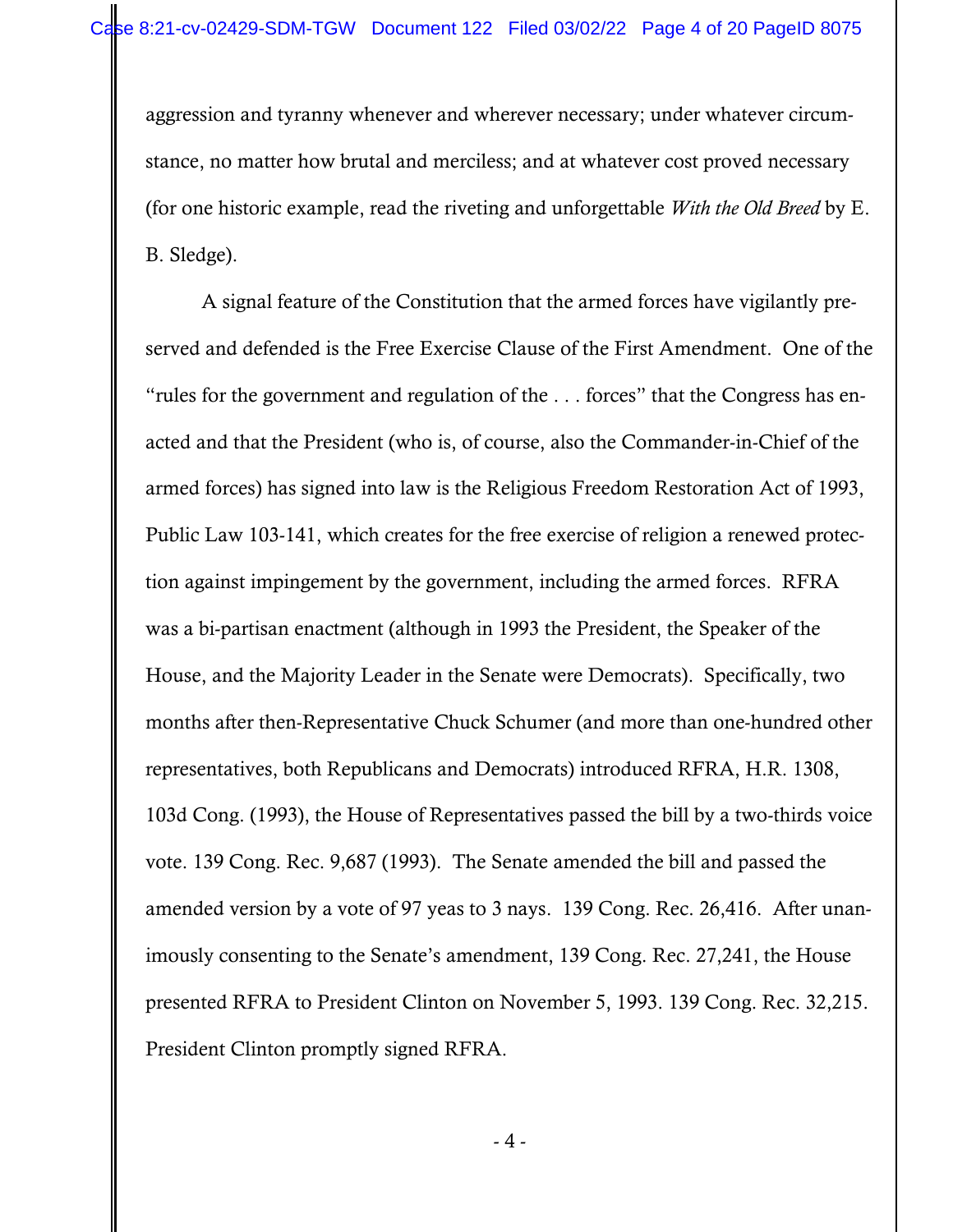The statutorily stated purpose of RFRA is "to restore the compelling interest test . . . in all cases where free exercise of religion is substantially burdened and to provide a claim or defense to persons whose religious exercise is substantially burdened by government." To enable those, including service members, whose free exercise rights are improperly restricted to pursue RFRA's statutory remedy, RFRA amends 42 U.S.C. § 1988, the Civil Rights Attorney's Fees Awards Act of 1976, Public Law 94–559, to allow in a RFRA action an award to the prevailing party, other than the United States, of a reasonable attorney's fee and costs, including expert witness fees.

RFRA includes specific and unequivocal commands to the government, defined to include every "branch, department, agency, instrumentality, and official (or other person acting under color of law) of the United States." Obviously, RFRA includes everyone from the President to a park ranger, from the Chief Justice of the United States to a probation officer, from the Speaker of the House to a member's district office staffer, from the Chairman of the Joint Chiefs of Staff to a military recruiter — even if they don't like it and even if they don't agree with it. The Free Exercise Clause and RFRA are the law of the land.

Among RFRA's express and explicit findings are that the government "should not substantially burden religious exercise without a compelling justification" and that the "compelling interest test" that RFRA restores is a "workable test" that demands "striking a sensible balance between religious liberty and competing prior governmental interests." With the notions of a "workable test" and a "sensible balance"

- 5 -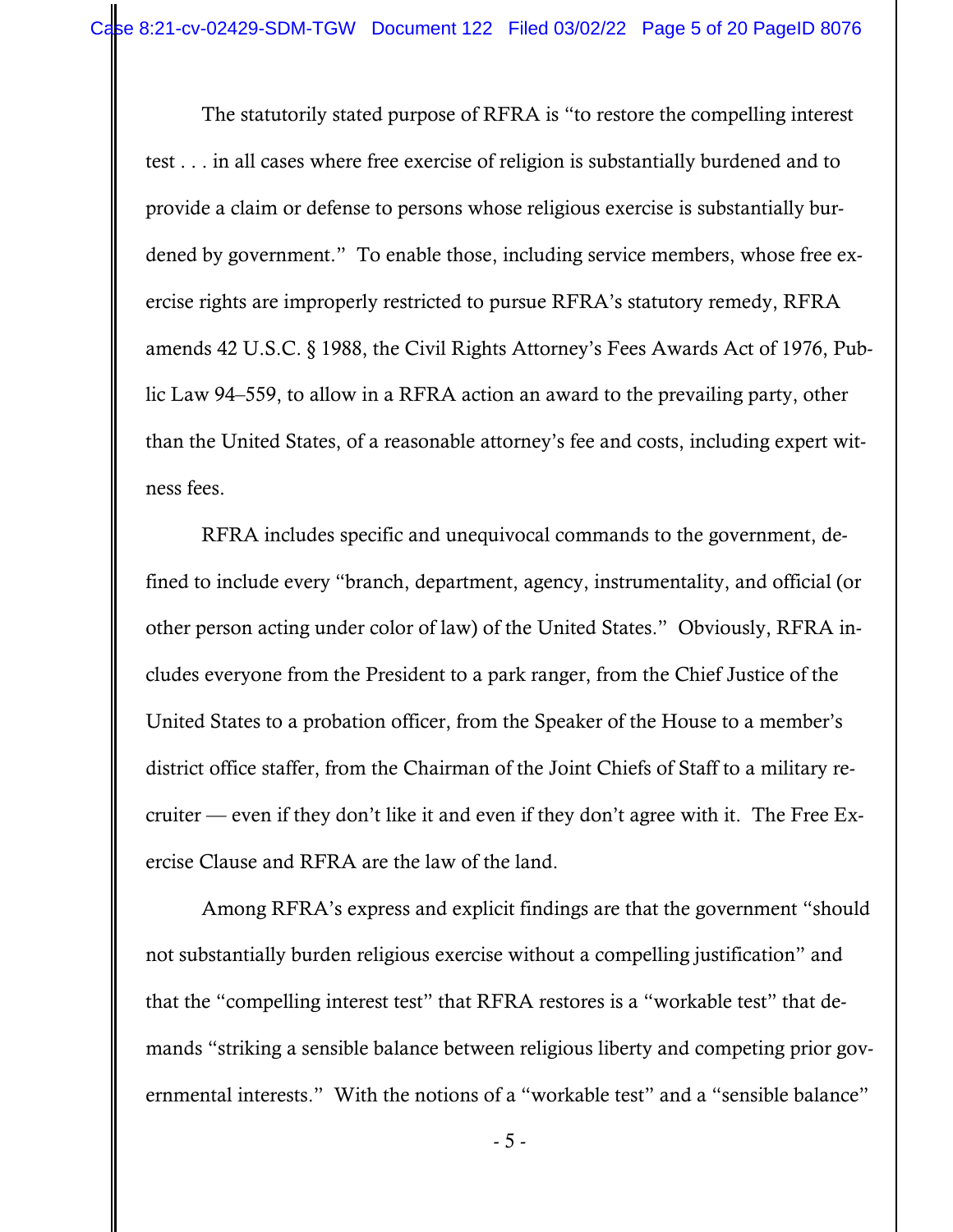featured conspicuously, the statute proscribes any substantial burden on Free Exercise unless the government "demonstrates" (a statutorily defined term) that the substantial burden (1) "is in furtherance of a compelling governmental interest" and (2) "is the least restrictive means of furthering that compelling governmental interest." Explaining that the government must meet a "burden of proof," RFRA defines "demonstrates" as "meets the burdens of going forward with the evidence and of persuasion." That burden is the same for preliminary or permanent injunctive relief.

The unanimous decision in *Gonzalez v. O Centro Espirita Beneficente Uniao Do Vegetal*, 126 S. Ct. 1211 (2006), authored by the Chief Justice, exemplifies the proper method for applying RFRA. In *O Centro*, a Christian "religious sect" used a "sacramental tea," *hoasca*, containing dimethyltryptamine, a Schedule 1 controlled substance under the Controlled Substances Act, 21 U.S.C. §§ 801–971, which imposes on the hallucinogen in *hoasca* "an outright ban on all importation and use, except pursuant to strictly regulated research projects." The religious sect sued in the district court under RFRA for preliminary and permanent injunctive relief against both the government's seizure of shipments of *hoasca* and the government's threatened prosecution for continued use of *hoasca*. In sum, a statute containing a prohibition against the acquisition and use of a dangerous controlled substance and providing for the necessary enforcement mechanism, including prosecution — a statute fundamental to the well-being and security of the United States — conflicted directly with the sacramental observations, using *hoasca*, of the sectarian plaintiffs, who relied on RFRA to resolve the conflict.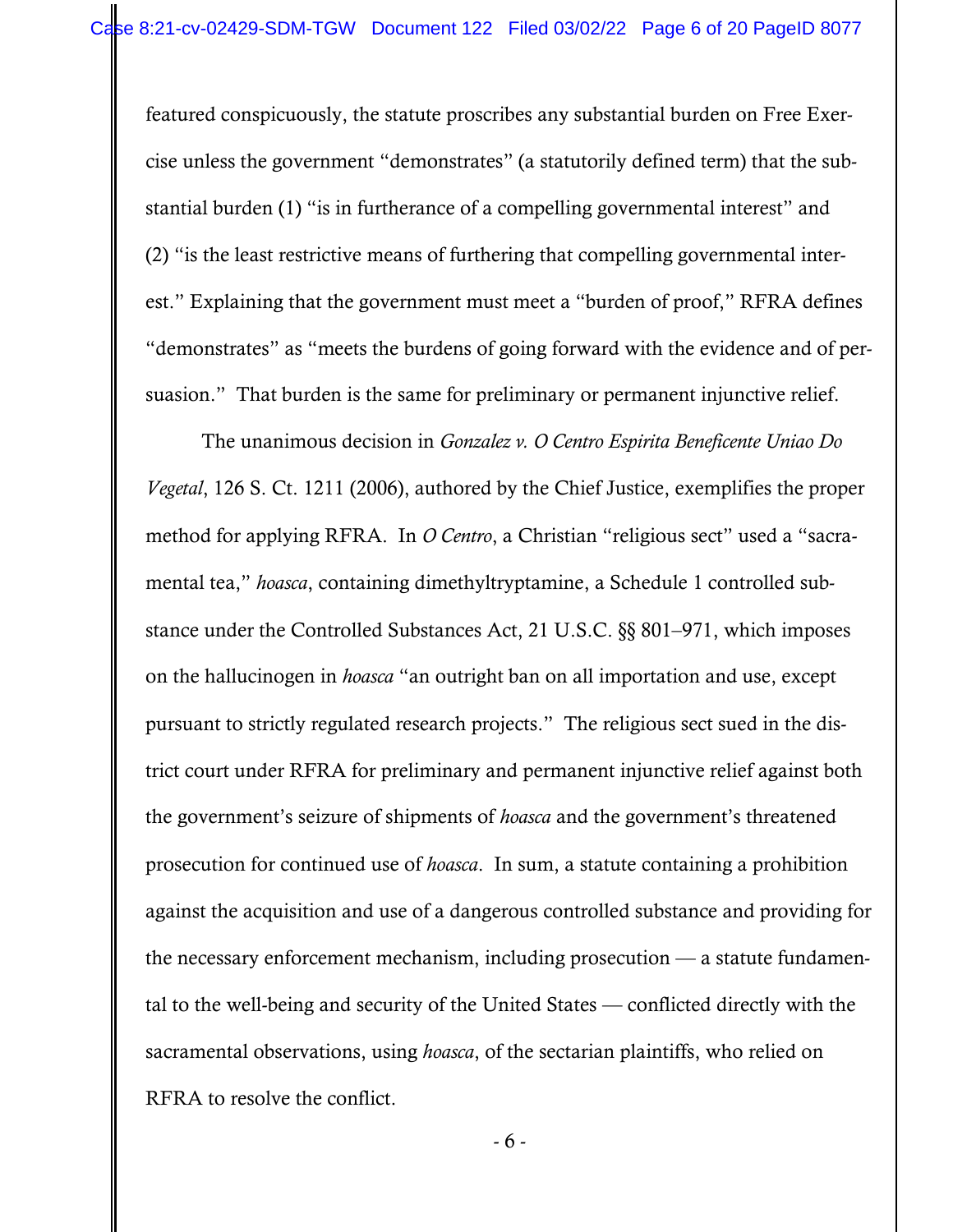After finding the evidence introduced at the preliminary injunction hearing to stand "in equipoise," the district court determined that the government failed to satisfy RFRA's statutory burden of "demonstrating" that seizure and prosecution were the "least restrictive means" to preserve the compelling governmental interests expressed in the Controlled Substances Act and issued a preliminary injunction against the government. The Tenth Circuit affirmed, and the Supreme Court granted certiorari.

After confirming that the lower courts properly assigned the burden of proof to the government in accord with RFRA, the Chief Justice explained a fundamental flaw in the government's approach:

> RFRA, and the strict scrutiny test it adopted, contemplate an inquiry more focused than the Government's categorical approach. RFRA requires the Government to demonstrate that the compelling interest test is satisfied through application of the challenged law "to the person" — the particular claimant whose sincere exercise of religion is being substantially burdened.

126 S. Ct. at 1220. Similarly, responding to the government's argument that granting

an exception to the Controlled Substances Act was not within the proper domain of

the judiciary, the Chief Justice responded authoritatively:

RFRA, however, plainly contemplates that *courts* would recognize exceptions — that is how the law works. See 42 U.S.C.  $\S$ 2000bb–1(c) ("A person whose religious exercise has been burdened in violation of this section may assert that violation as a claim or defense in a judicial proceeding and obtain appropriate relief against a government."). . . . RFRA makes clear that it is the obligation of the courts to consider whether exceptions are required under the test set forth by Congress.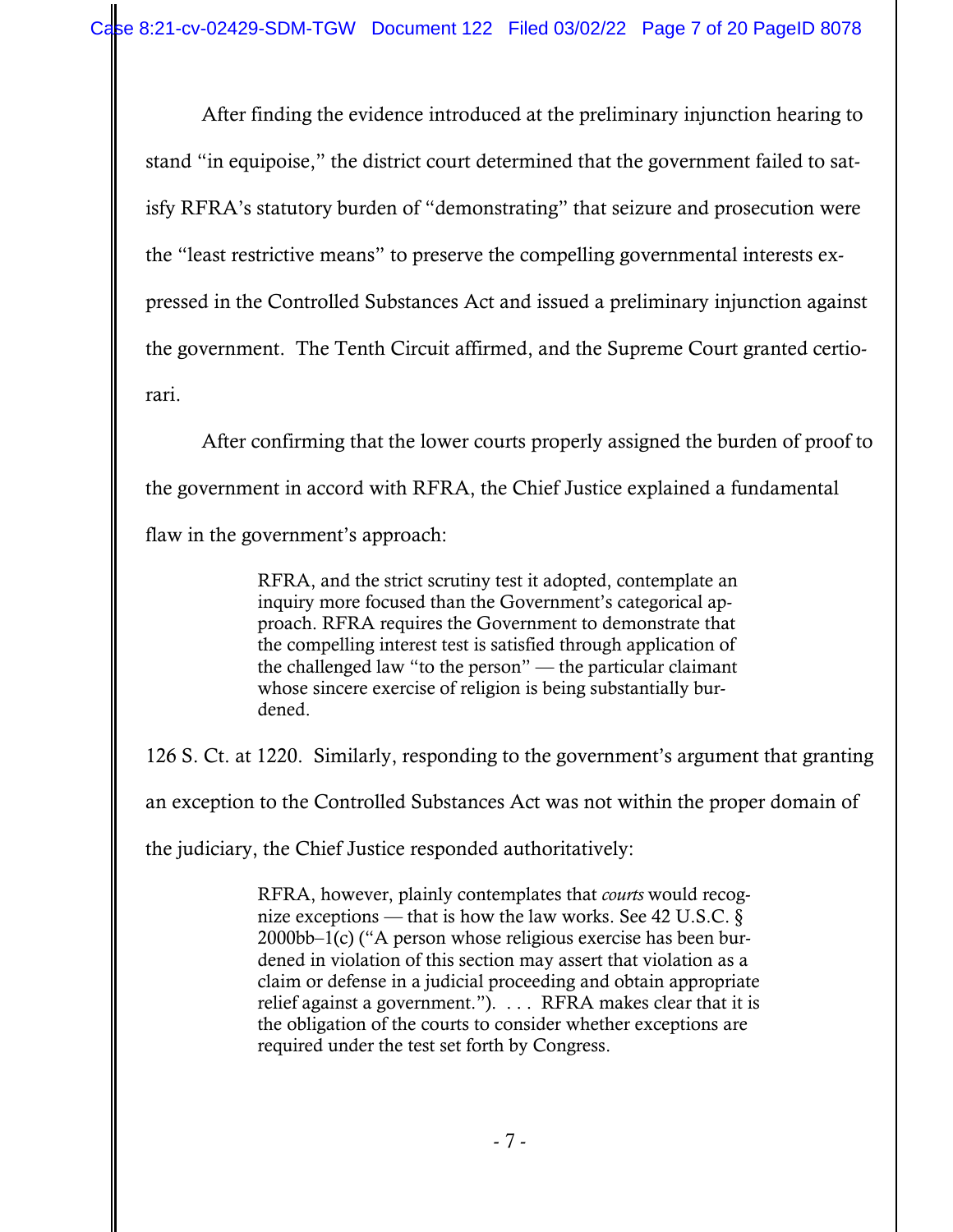126 S. Ct. at 1222. (Supreme Court's emphasis). The message from *O Centro* and later decisions is unmistakable.

Despite the unmistakable message of the Free Exercise Clause, RFRA, and *O Centro*, the defendants argue as if none of the three exists (or, at least, as if none of the three affects the command discretion of the armed forces). The defendants begin their present motion by declaring, "The Supreme Court has made clear: 'Judges are not given the task of running the Army,'" a quote from *Orloff v. Willoughby*, 345 U.S. 83, 93 (1953), a dispute resolved forty years before enactment of RFRA. Although certainly not "given the task of running the Army," the courts in the narrow instance of RFRA are given the task of ensuring that those who are given the task of running the Army (and the armed forces in general and every other component of the federal government) conform their actions to the governing law, to RFRA, to which the admirals and the generals and commandants are unquestionably subordinate — just like the President, the Speaker of the House, the Chief Justice, and every other person in the federal government. This order and this action will proceed accordingly.

#### Discussion

The defendants move (Doc. 118) for a stay pending appeal and for an "immediate administrative stay." The defendants announce menacingly in the opening sentences of the motion, filed at 6:27 p.m. EST on February 28, 2022, that "by the end of the day March 2, 2022 . . . if relief has not been granted, Defendants will seek relief from the U.S. Court of Appeals for the Eleventh Circuit." The opening sentences of the motion, along with much of the remainder of the motion, attempt to evoke the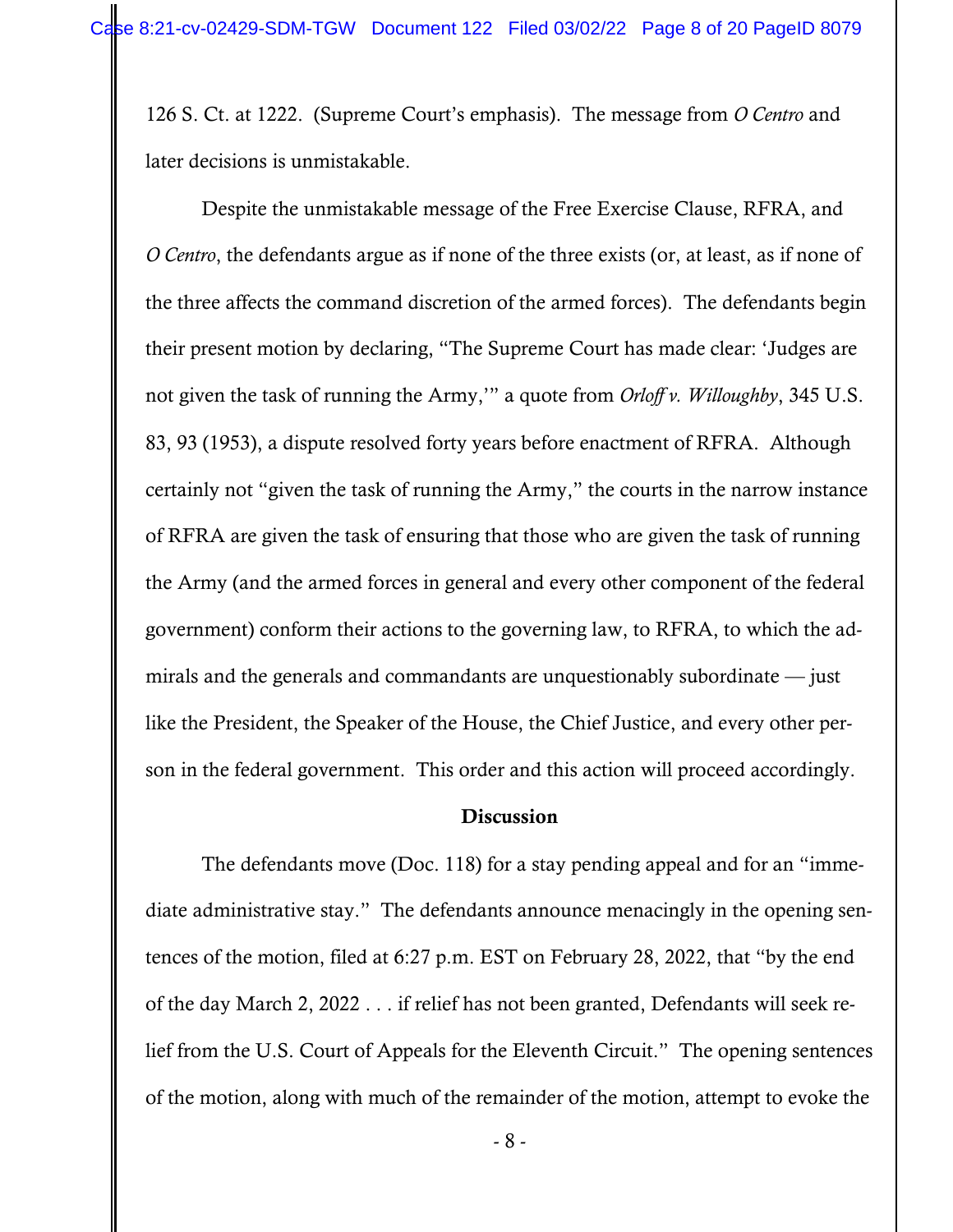frightening prospect of a dire national emergency resulting from allegedly reckless and unlawful overreaching by the district judge, an exigency sufficient to warrant depriving the plaintiffs of a fair opportunity to respond to the motion, depriving the district court of a fair opportunity to consider and resolve the motion, and finally and effectively depriving the two immediately affected service-member plaintiffs of a right explicitly secured by RFRA.

A review of the defendants' motion reveals that the defendants persistently and resolutely cling to the belief that their accustomed and unfettered command discretion need not yield — on the narrow and specific question of the free exercise of religion — to the statutory command of RFRA or to an order under RFRA from a district court (actually, at this moment, orders from several district courts and a circuit court of appeals), the forum selected by Congress and enacted in RFRA to resolve a dispute under RFRA (in other words, Congress and the President, not the district court, chose the district court as the proper forum for service members to assert the RFRA claim asserted in this action).

In the motion, filed in response to the preliminary injunction granted to one Navy officer and one Marine officer, the defendants first feature a series of alarums, including the specter of "a direct and imminent threat to the national security" and "an indefinitely sideline[d]" Navy warship," which putatively create a circumstance of "utmost urgency," the severity of which compels the defendants to demand an immediate ruling from the district court, failing which the defendants promise an emergency motion in the court of appeals. In contrast, this order prescribes an accelerated

- 9 -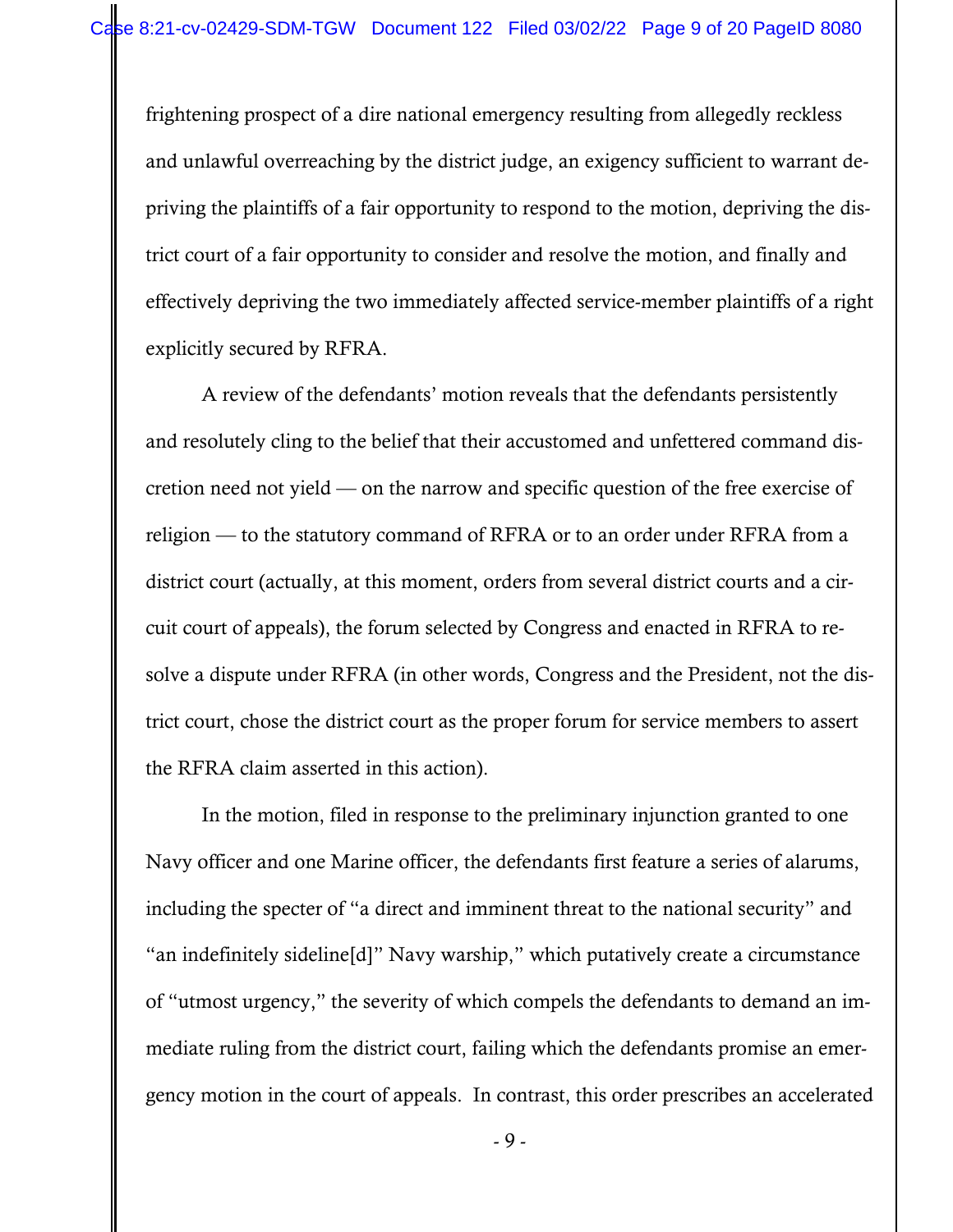but reasonable time for the plaintiffs to respond and schedules a hearing at which the parties can offer evidence, including live testimony, and both legal and factual argument on the merits of the defendants' motion. Also, because the defendants, if dissatisfied with the stated schedule, promise to move in the court of appeals, this order responds in general terms (all that time permits) to the defendants' characterization of the preliminary relief granted to Navy Commander and Lieutenant Colonel 2.

The first heading of the defendants' motion suggests that the preliminary injunction "exceeds the court's authority"; mentions that the executive branch and the legislative branch, not the court, properly direct "the composition, training, equipping, and control" of the armed forces; insists that "who is placed in command" is "beyond the judiciary's competence"; and recalls that "challenges to military assignment decisions" are "routinely" found non-justiciable. Although those claims are largely correct, none takes cognizance of RFRA; none mentions the narrow and specific instruction in RFRA to the district court to provide an "appropriate remedy" for violation of RFRA by any component of the federal government, including the military. The defendants argue as if RFRA does not exist or has no application to the military or is a matter subject to the command discretion of the military. Stated plainly: Yes, the Congress and the President, not the courts, govern the military. But the Congress and the President in governing the military and by enacting RFRA have established — for the narrow category of free exercise of religion — an action and a remedy in the district court, have specified and placed the burden of proof on the military, and have allowed for an "appropriate remedy" to ensure a service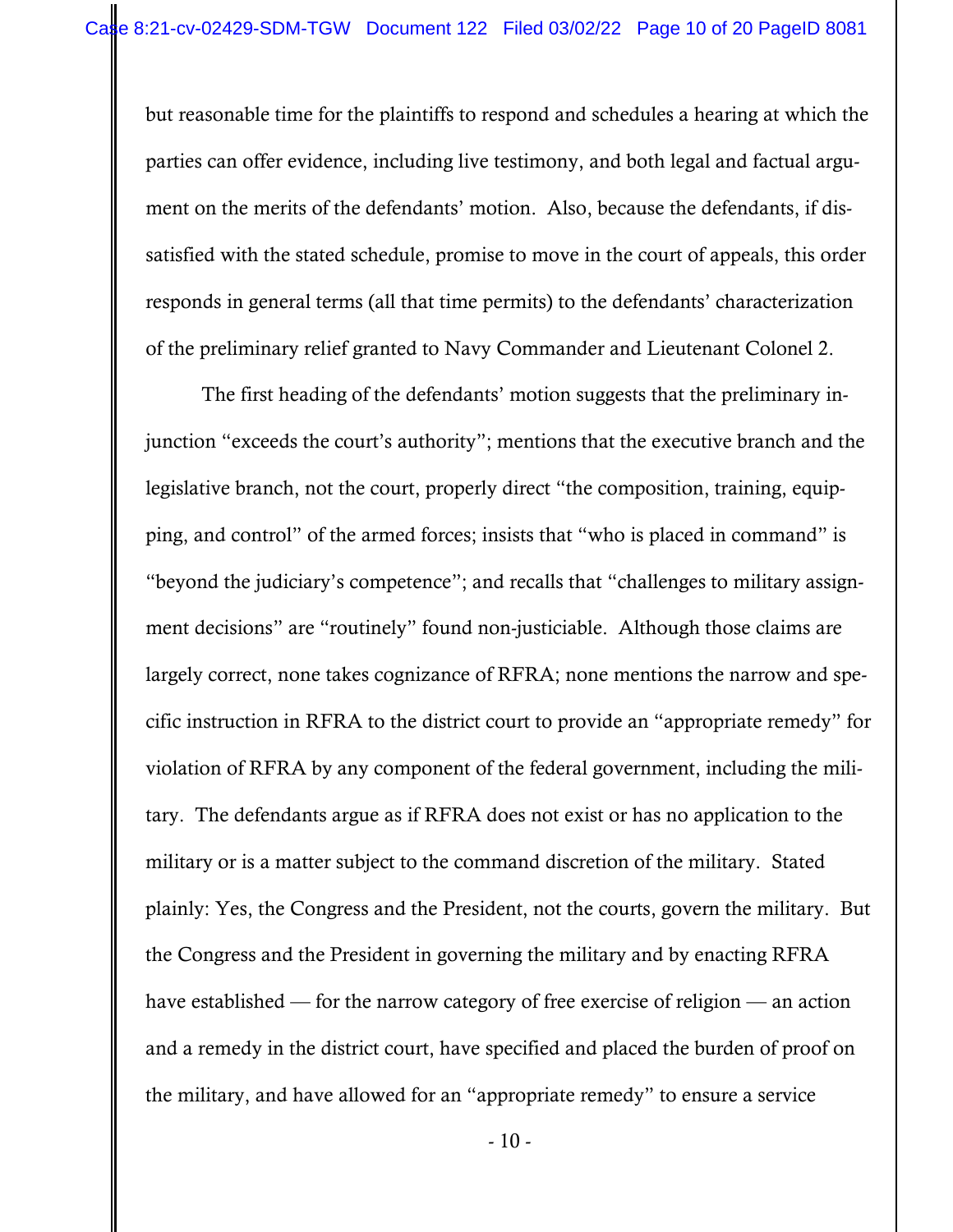member's right to free exercise. That is not a fairly contestable proposition, and the military must acquiesce to the command of the Congress and the President in that respect.

Further the preliminary injunction includes no instructions to the military about composing, training, equipping, or otherwise controlling the military or about assigning, promoting, or demoting anyone. On the contrary and in accord with RFRA, the preliminary injunction — as an "appropriate remedy" pending a final order — merely preserves the status quo, that is, preserves for Navy Commander and Lieutenant Colonel 2 the assignments granted by the military, not by the court. The preliminary injunction preserves the state of affairs established by the military before Navy Commander and Lieutenant Colonel 2 sought under RFRA a religious exemption from vaccination. As an interim "appropriate remedy," the preliminary injunction prevents an adverse action by the military against Navy Commander and Lieutenant Colonel 2 based on their resort to the court in an effort to acquit their statutory rights under RFRA.

If the military has a non-retaliatory reason for some adverse action against Navy Commander and Lieutenant Colonel 2, the military can move for a modification of the injunction, which is always an option for a party subject to a preliminary, or even a permanent, injunction. In this instance, Navy Commander and Lieutenant Colonel 2 testified most credibly in person at the hearing. Before the hearing, the Navy submitted affidavits that claim the Navy has "lost confidence" in Navy Commander. This peculiarly subjective determination of "lost confidence," arriving

- 11 -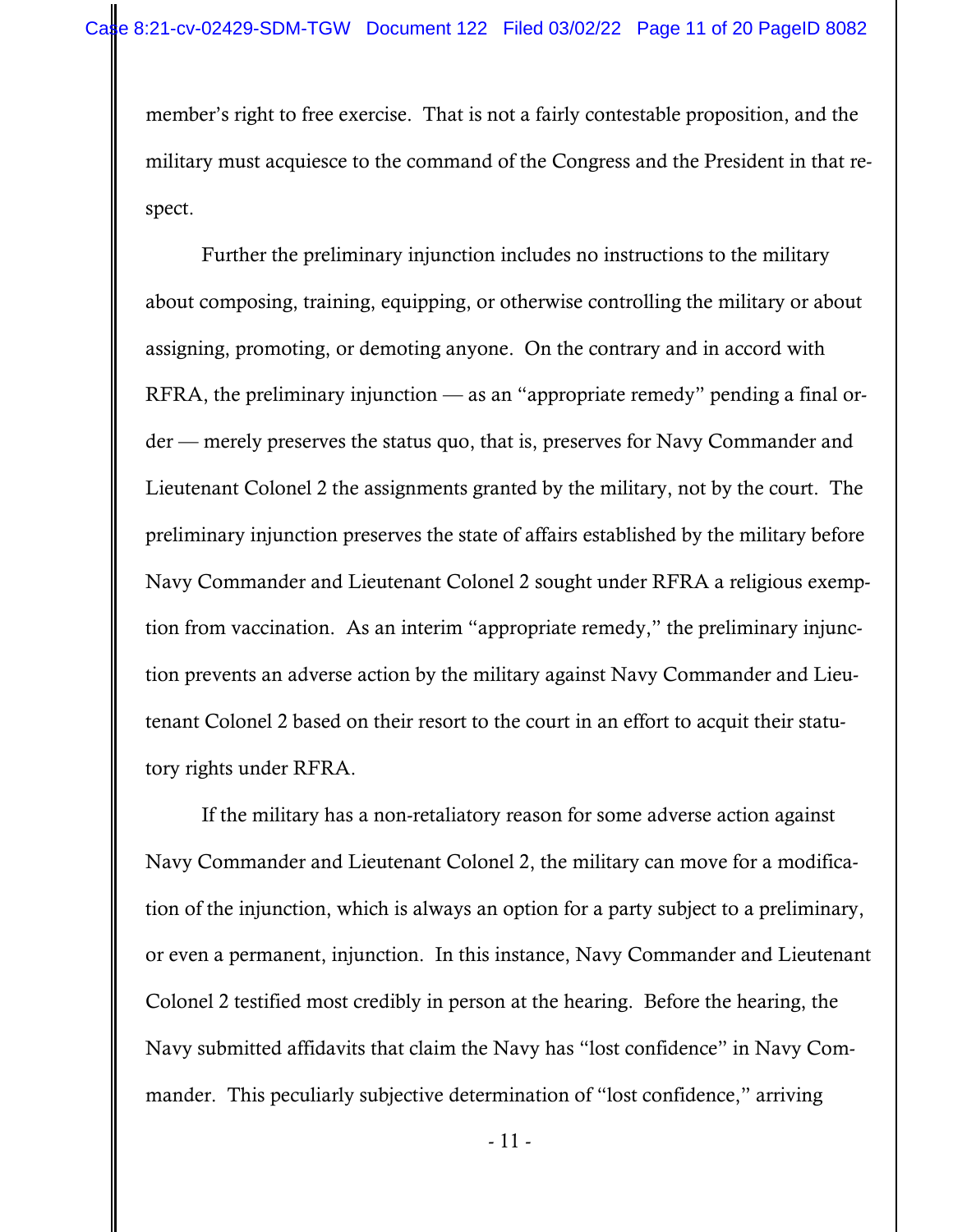suddenly after seventeen stellar years of service by Navy Commander and after, to say the least, tense exchanges with his superior officer about vaccination and about his RFRA claim does not warrant immediate deference but, rather, demands a closer examination, which is readily and reasonably promptly available. Surely the free exercise rights restored by RFRA are not subject to evisceration or circumnavigation by a notion as subjective and illusory — and, according to the defendants, unreviewable by the judiciary — as a sudden "loss of confidence" by a superior officer who sends a declaration to the court. The same reasoning applies to Lieutenant Colonel 2 and any non-retaliatory basis the military might have with respect to her assignments.

The defendants conclude the first heading with the startling accusation that the preliminary injunction "is broad enough to prevent the military from imposing discipline or convening a court martial with respect to either plaintiff, even for potential violations of the Uniform Code of Military Justice." This novel formulation is wholly unwarranted, except that admittedly the preliminary injunction likely prohibits, because RFRA prohibits, the military's disciplining or court martialing either plaintiff in retaliation for their requesting a religious exemption under RFRA.

This odd inclusion in the defendants' argument of the prospect of a court martial for the plaintiffs perhaps originates in the defendants' frequently repeated idea that the plaintiffs are subject to discipline and separation because they have "disobeyed a lawful order" to accept vaccination. Admittedly, the order to accept vaccination is lawful. But, owing to RFRA, the order to accept vaccination is a lawful order with respect to which the plaintiffs, based on the present record, are likely

- 12 -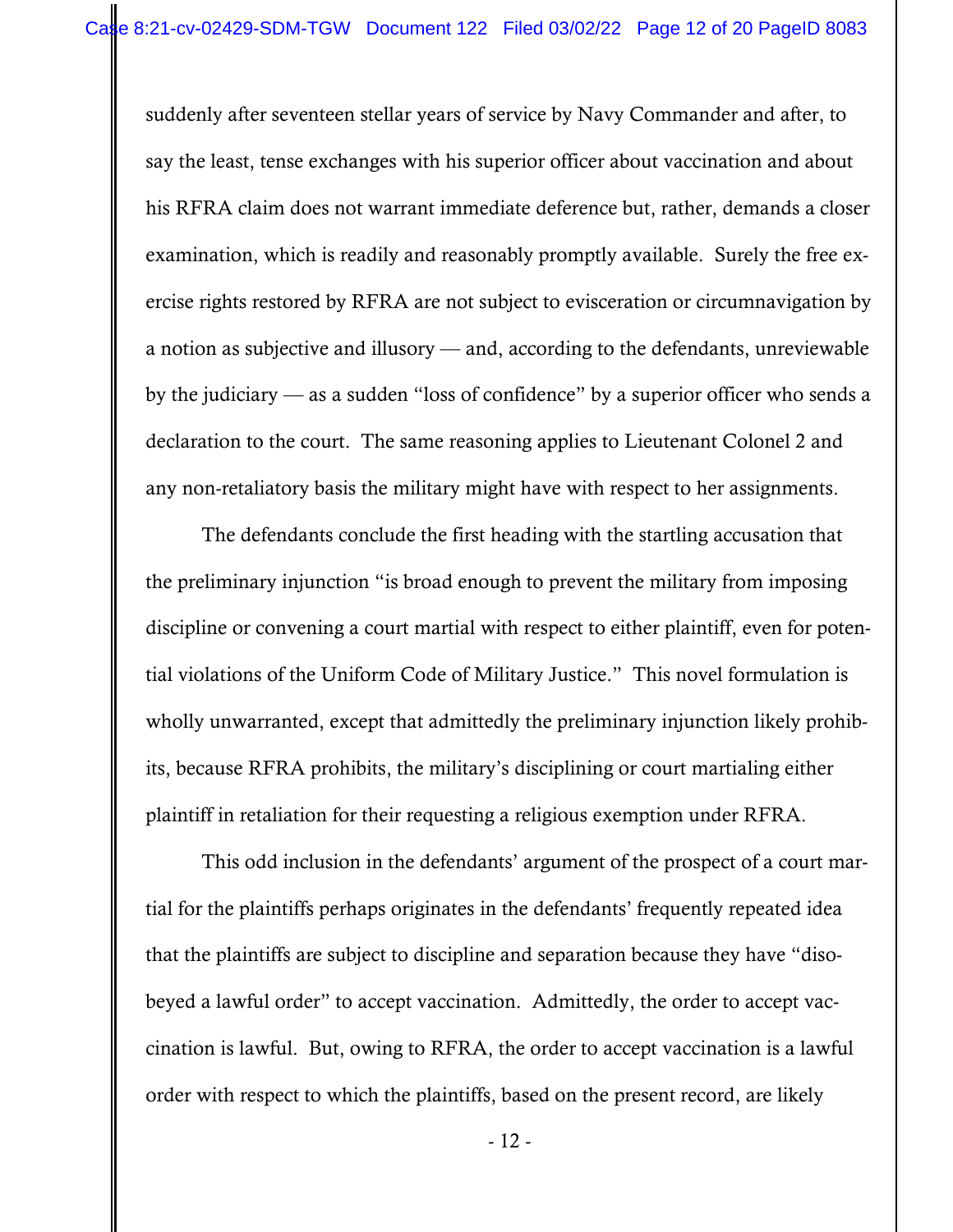entitled to an exemption. In other words, what we have here is a failure to communicate. The military sees the plaintiffs' request for a lawful exemption from a lawful order as a refusal to obey a lawful order and as a basis for discipline. But, although the matter remains momentarily unresolved, the plaintiffs might enjoy  $$ likely enjoy — a lawful exemption from compliance with a lawful order. Thus far, the defendants seem to comprehend, or at least to acknowledge, only half — the "lawful order" half — of the governing legal reality and seem studiously and purposefully to ignore the other half, the religious exemption half, ensured by RFRA.

The second portion of the defendants' motion advances the "judicial overstepping" claim. In particular, the second portion claims that two footnotes in the preliminary injunction (Doc. 111 at 37, n.10 and at 43, n. 11) somehow "discount[] the effect of refusers on good order and discipline in the military" and "by second-guessing the scientific and military evidence that vaccination is the most effective means to protect the health and safety of the force." (The term "refusers" is a tellingly offensive term that the defendants must employ no further in this court. A RFRA claimant is not a "refuser," not an outcast subject to shunning.)

First, the footnote on page 37 of the preliminary injunction order notes with a lengthy quote from, and citation to, a January 28, 2022 CDC publication that the matter of natural immunity and vaccination in several combinations "remain under careful study and constant evolution," which is not surprising, is not news, and is not an adjudication or a "second guessing" of any kind. The footnote on page 43 of the order notes then-current Department of Defense data that shows a

- 13 -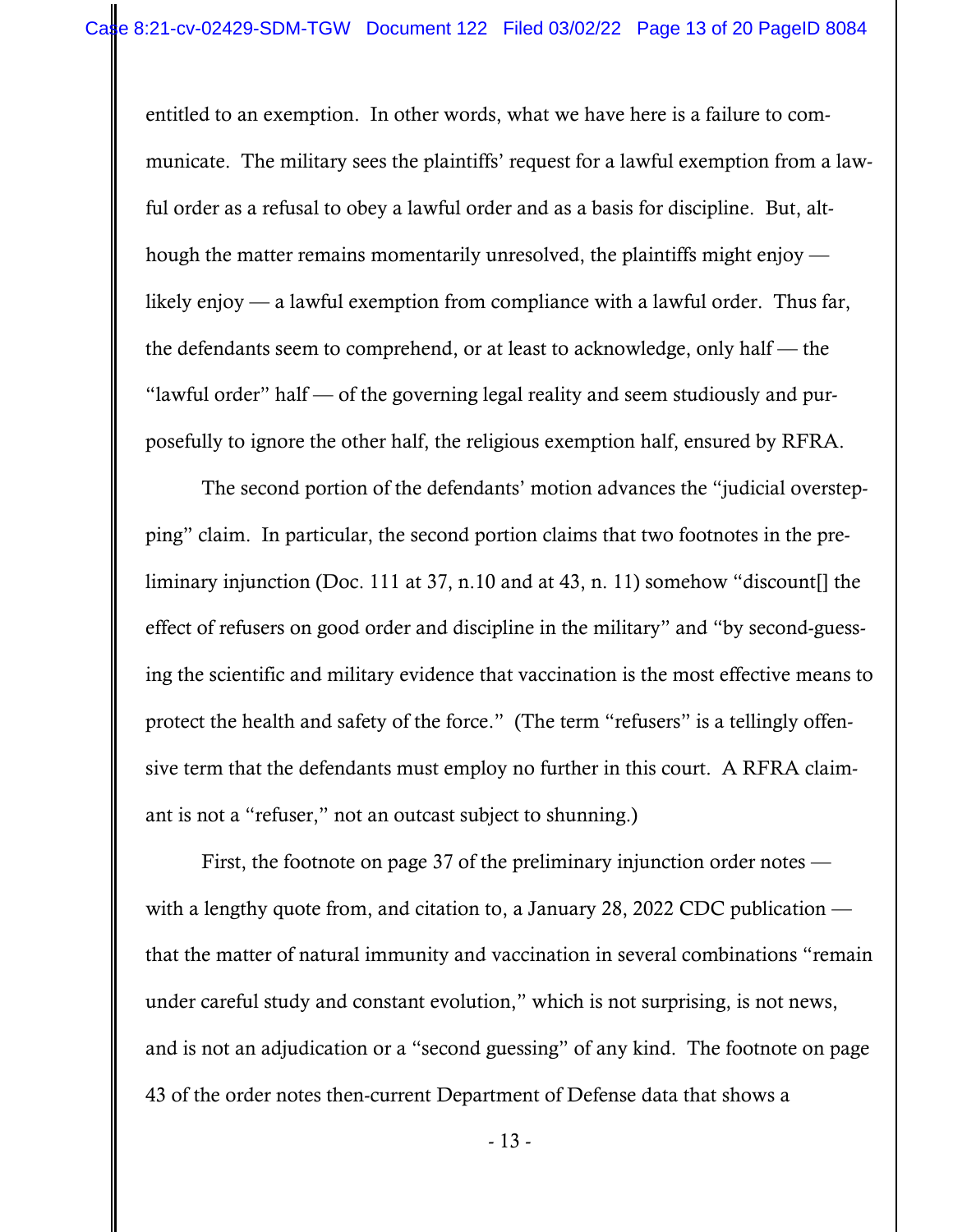remarkable surge in COVID-19 (Omicron) cases in the military immediately after the vaccination deadline and despite about a 97% vaccination rate among service members. The footnote draws no conclusion from the Department of Defense's data, adjudicates nothing, and second-guesses nothing.

Second, no dispute exists in the action (not even the plaintiffs suggest otherwise) that the military must combat COVID-19 (and other diseases) and that vaccination helps maximize the health and safety of the force. Of course it does. And in excess of 99% of the armed forces is fully vaccinated today. Neither this action nor the plaintiffs' claims nor the preliminary injunction raises any question about that. The defendants might prefer to argue that question, but the plaintiffs and the court address only the question presented in this RFRA claim. The plaintiffs concede that the military has a compelling governmental interest in the "health and safety of the force" and consequently in vaccinating the force. The question presented in this action and presented by the explicit language of RFRA is whether vaccinating Navy Commander or Lieutenant Colonel 2 over their religious objection, that is, athwart the right of each to the free exercise of religion, is "the least restrictive means of furthering that compelling governmental interest." RFRA establishes that explicit test and places the burden of proof on the government.

Proving the obvious, that vaccination is best for "the force" and necessary for "the force," fails to satisfy the "to the person" test required by RFRA. The military designs to avoid the "to the person" test, but the statute is unflinching.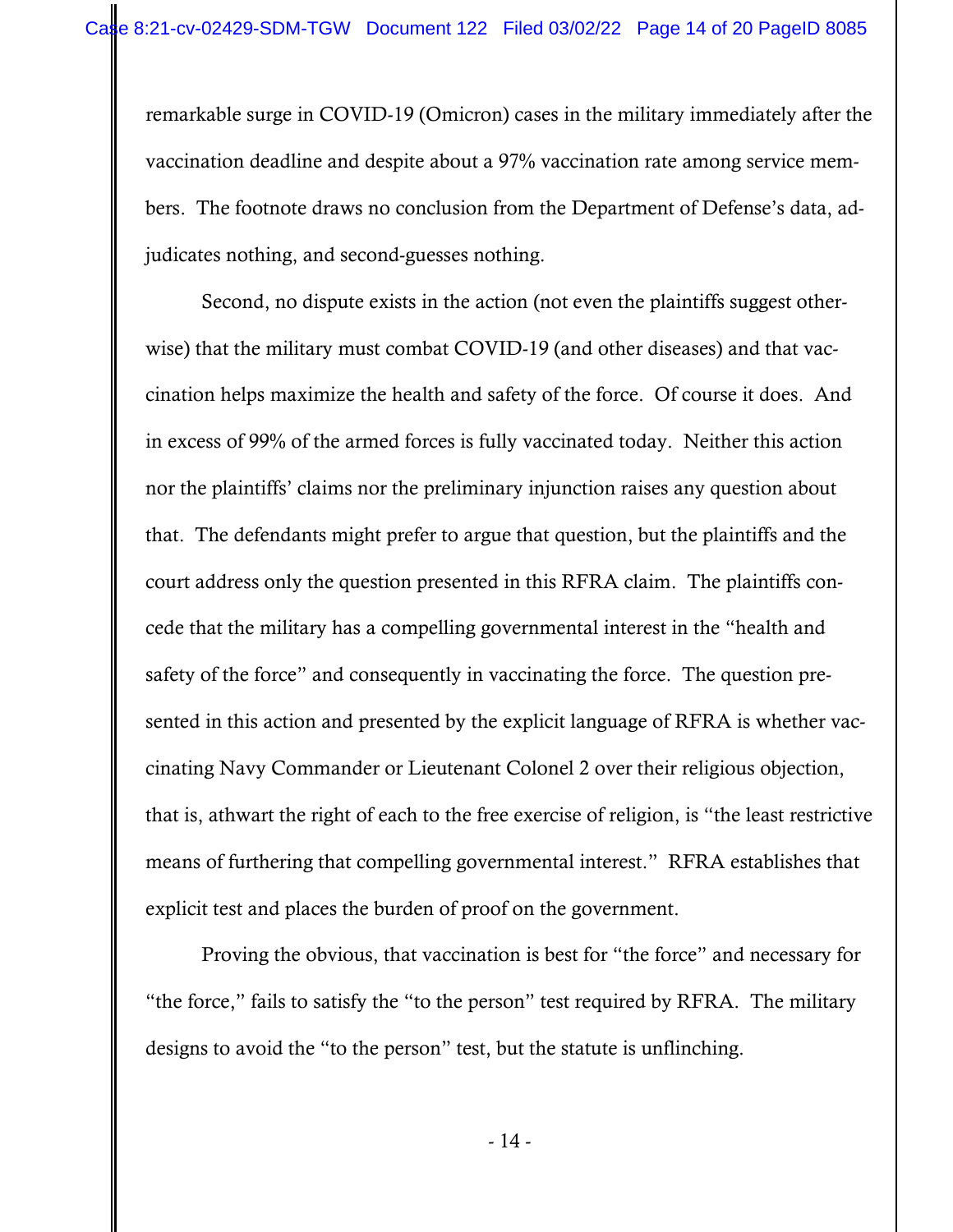Earlier orders discuss — without any limitations and for suggestive, not directional, purposes — what sort of evidence might gravitate favorably for the defendants. For example, reason suggests that the defendants might show why the Navy cannot — in the facts of his actual performance — accommodate Navy Commander's service on his surface missile destroyer now, when 99% of the force is vaccinated and the relatively weak and transient Omicron variant is dominant, even though Navy Commander served in the same command on the same destroyer, including on a 300-day mission with his 320-member crew, entirely without vaccination during the many months of the height of the pandemic and without any unmanageable consequence. Navy Commander's unrebutted testimony about the feasibility of that accommodation was compelling (history is difficult to rebut). Perhaps the defendants have a good response — directed "to the person" of Navy Commander but, because they fail to acknowledge the correct issue (or, at least, the correct focus of the issue), the defendants' presentation was largely unresponsive to the issue governing the preliminary injunction.

Also, as stated in a November 22, 2021 order (Doc. 40), the defendants might consider offering evidence probative of:

> not whether COVID adversely affects the force (or course it does) but whether the readiness and fitness of the force is more adversely affected (1) by granting exemptions and accommodations to a stated number of sincere objectors or (2) by punishing, separating, and discharging that same stated number of skilled and experienced personnel, notwithstanding the time, energy, and money expended to train those service members and necessarily spent again to locate, recruit, and train a successor, including the cost of the successors' acquiring similar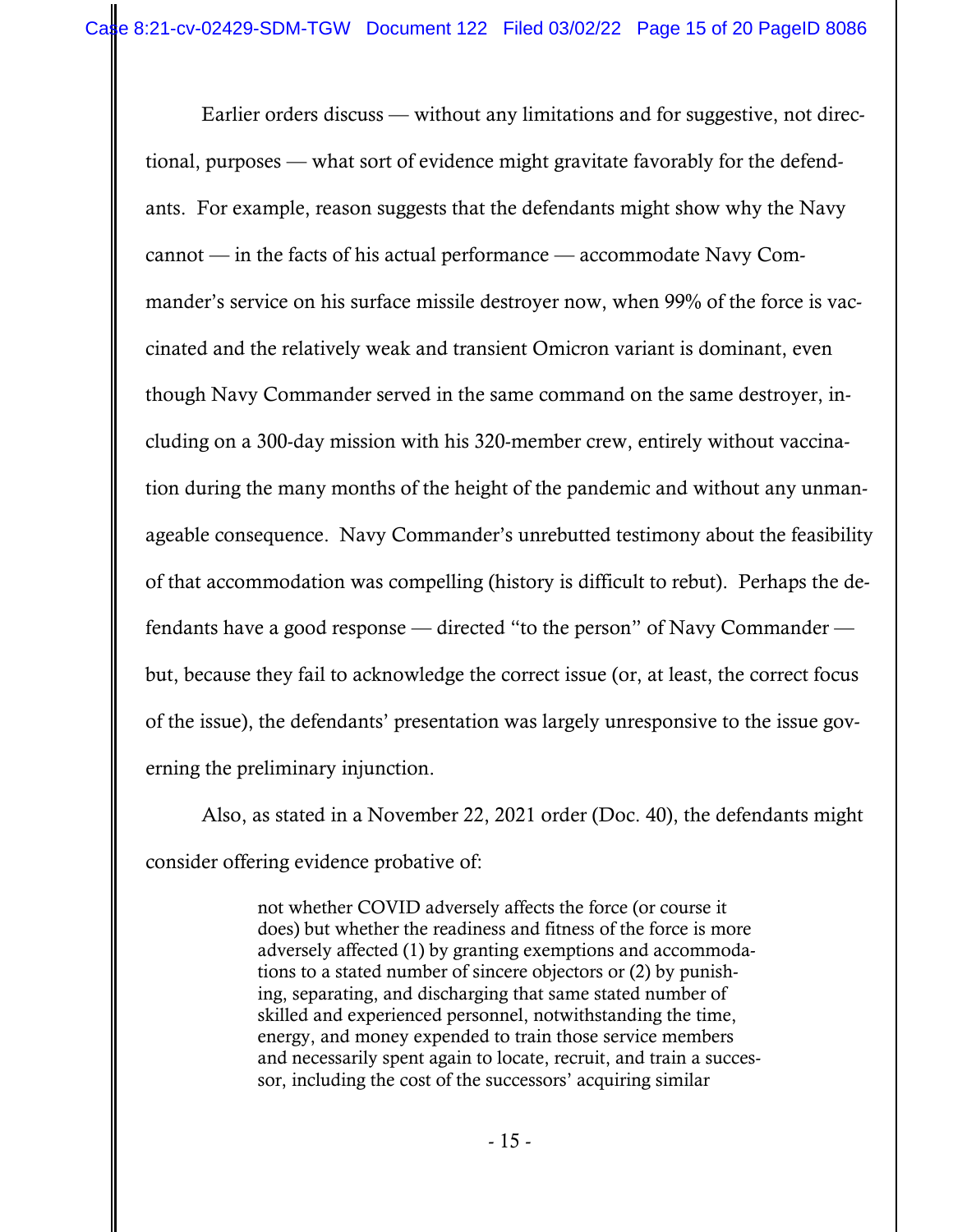experience and the deficit in fitness and readiness experienced in the interim.

To illustrate the deeply entrenched failure of the defendants to respond effectively to the requirements of RFRA, Part A of Section III (Doc. 118 at 10–14) of the defendants' motion offers a graphic exemplar. The defendants claim that the preliminary injunction "causes irreparable harm because these unvaccinated individuals place themselves and their units at higher risk of illness, hospitalization and death, and this creates a grater risk of mission failure." To support this dramatic and broad claim, the defendants cite declarations submitted by Lescher, Yun, and Rans. A definitive review of the probative value of these declarations and others requires a hearing and an opportunity for cross-examination. And a detailed discussion of these declarations is beyond the scope of, and the time available for, this order. But the affidavits fail, consistent with the balance of the defendants' presentation, to focus on the assignment, duty, and performance of Navy Commander and Lieutenant Colonel 2. Further, for the most part, the declarations contain generalizations and conclusions about "the force" as a whole or aggregated portions of the whole force. The declarations fail, at a minimum, to disaggregate by age, by medical characteristics (for example, BMI, diabetes, high blood pressure, etc.), by assignment, and the like. The declarations evidence mostly historical data from the 2020 and 2021 pre-Omicron, pre-vaccine phase of the pandemic. In sum, the declarations, both bulky and full of numbers, say little or nothing about, for example, the marginal risk, if any, that Navy Commander, who is triumphantly fit and slim and strong, who is robustly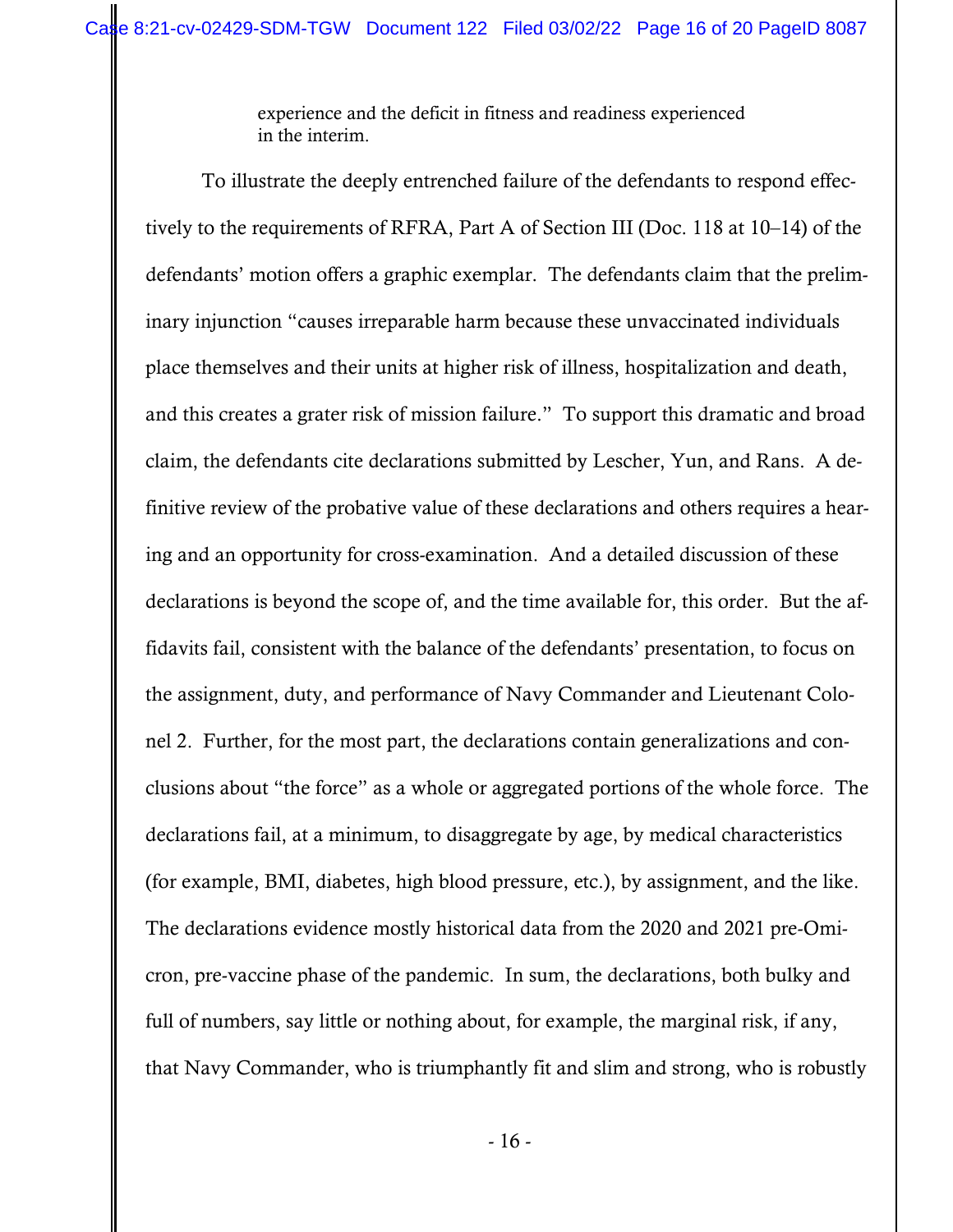healthy, who is young, who has already caught and recovered from COVID-19 with only trivial symptoms, who has commanded the same destroyer "underway" on a 300-day mission with a 320-sailor crew, and who has designed and implemented successfully an anti-COVID protocol customized to the needs of his vessel cannot serve — consistent with his sincerely held religious beliefs — without vaccination as a reasonable accommodation that both preserves the compelling governmental interest and reasonably accommodates the free exercise of religion. That is the question, as to Navy Commander, the defendants scrupulously avoid. But that is the question that RFRA burdens the defendants to answer. They have not.

As well stated in *U.S. Navy Seals 1–26 v. Biden*, No. 22-10077, 2022 WL 594375 at \*9–10 (5th Cir. Feb. 28, 2022), in denying a stay in a strikingly similar circumstance:

> The Navy has been extraordinarily successful in vaccinating service members, as at least 99.4% of whom are vaccinated. But that general interest is nevertheless insufficient under RFRA. The Navy must instead "scrutinize[ ] the asserted harm of granting specific exemptions to particular religious claimants." *O Centro*, 546 U.S. at 431, 126 S. Ct. at 1220. "The question, then, is not whether [the Navy has] a compelling interest in enforcing its [vaccination] policies generally, but whether it has such an interest in denying an exception to [each Plaintiff]." *Fulton*, 141 S. Ct. at 1881. And RFRA "demands much more[]" than deferring to "officials' mere say-so that they could not accommodate [a plaintiff's religious accommodation] request." *Holt*, 574 U.S. at 369, 135 S. Ct. at 866 (RLUIPA context). That is because "only the gravest abuses, endangering paramount interests, give occasion for permissible limitation[ ]" on the free exercise of religion. *Sherbert v. Verner*, 374 U.S. 398, 406, 83 S. Ct. 1790, 1795, 10 L.Ed.2d 965 (1963).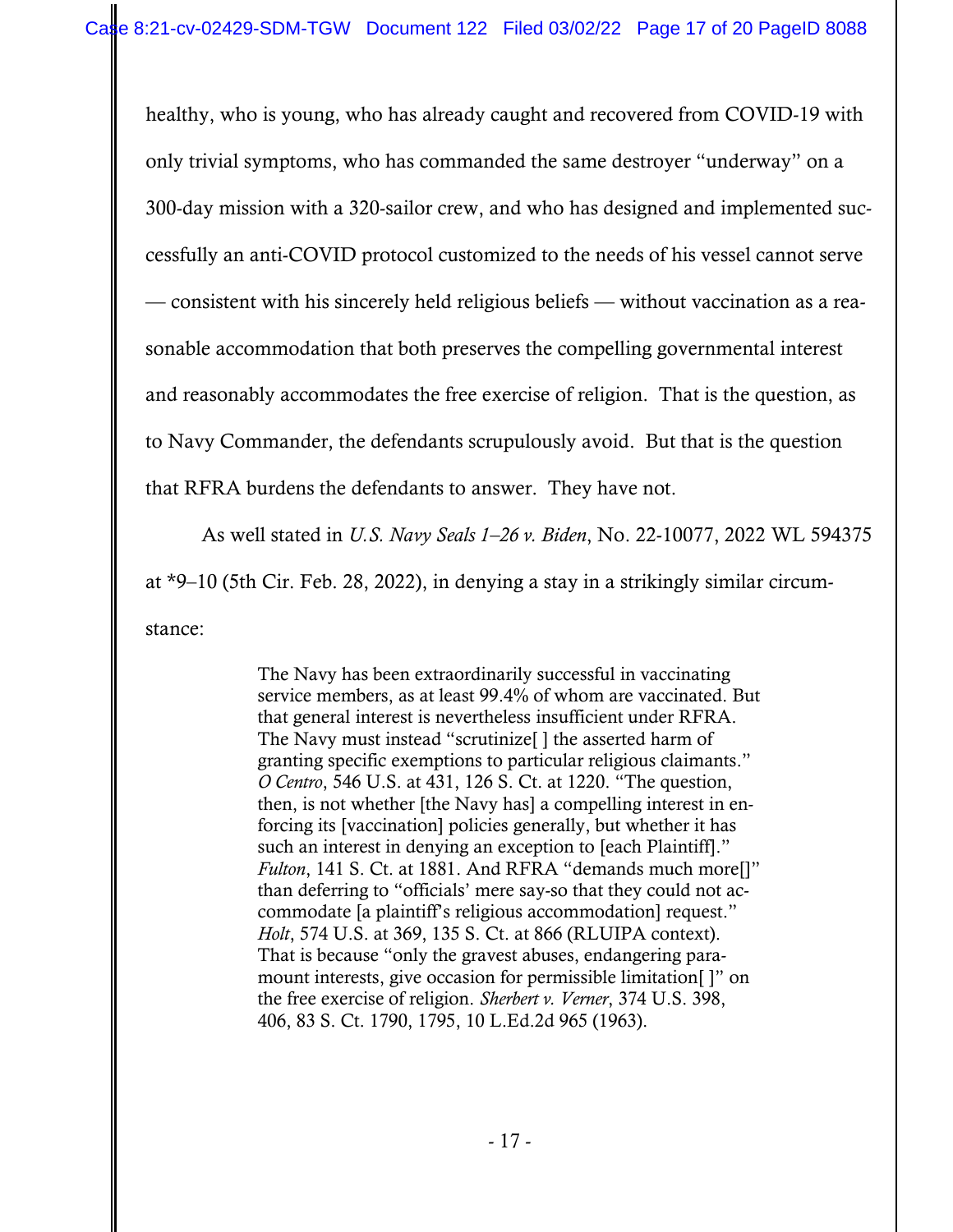(Because the defendants in this action assert in the Fifth Circuit action many arguments and theories rejected by the Fifth Circuit, the quoted opinion is immensely instructive and endorsed entirely.)

Time will not permit further comment about the defendants' motion for a stay. However, a comment on the progress of the action is required. The complaint (Doc. 1) and a motion (Doc. 2) for injunctive relief were filed on October 15, 2021. The defendants responded (Doc. 23) to the motion on November 3, 2021. The first hearing on the motion occurred on November 15, 2021. A November 22, 2021 order (Doc. 40) denied the motion for a temporary restraining order and denied the motion for a preliminary injunction as to the civilian plaintiffs, some defendants, and some counts but deferred ruling on the preliminary injunction as to the First Amendment and RFRA counts pending. Also, the order directed certain reporting by the defendants and permitted another hearing, which occurred on February 10, 2022, after additional briefing and supplemental material. Navy Commander and Lieutenant Colonel 2 were the only witnesses testifying at the hearing.

The amended complaint (Doc. 75) had arrived on February 7, 2022. Later, an order (Doc. 89) severed misjoined parties and opened separate actions (assigned to the same district and magistrate judge) in an effort to manage this abundance of parties and claims more effectively. The order (Doc. 111) granting preliminary relief was entered on February 18, 2022.

In sum, this difficult and unprecedent action, along with similar actions pending in this court and elsewhere, presents not only a somewhat novel legal problem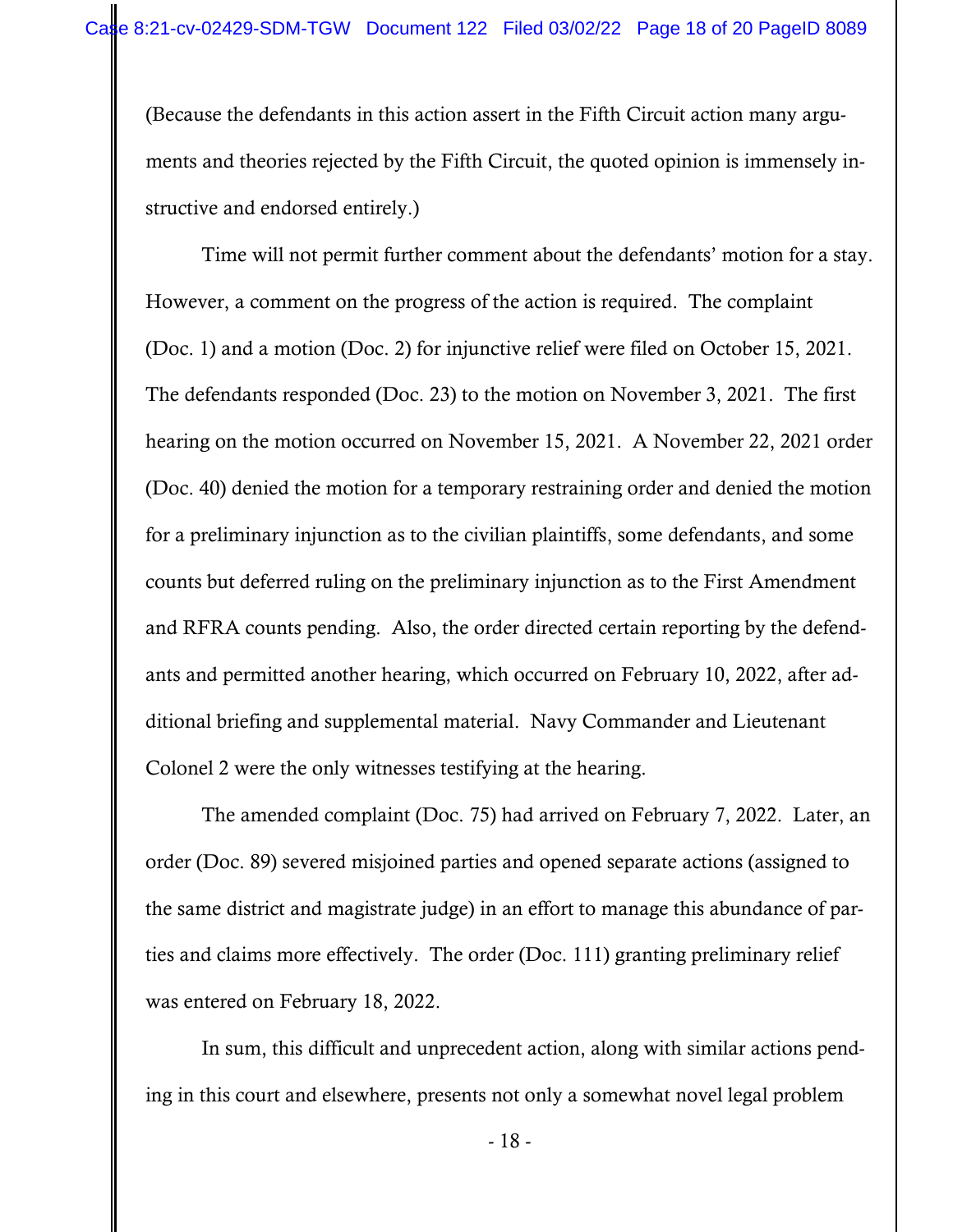(the application of RFRA to the armed forces) but a daunting management problem (hundreds or more of disappointed RFRA applicants asserting claims in different districts in different circuits, some including class allegations, as in this action, and some not, and some with plaintiffs serving on one branch or two branches of the armed forces and this action, with plaintiffs in each branch of the service). To further illustrate the management problem, at 1:56 p.m. today, during the hurried composition of this order, the plaintiffs filed another motion (Doc. 121) for preliminary relief on behalf of another plaintiff who is ordered to receive vaccination and offered only two days to either accept vaccination or face discipline. The military, despite several adverse orders, continues on the path determined months ago. A more organized and encompassing approach must attach soon.

In finalizing a plan, the district judge must consider the full array of options available for conditional and final class certification, along with an array of other formidable issues. Mindful of these and other considerations and mindful both of the public interest and the interest of the litigants (not necessarily divergent in many or most respects), this action has proceeded expeditiously but carefully (with simultaneous mediation underway before the magistrate judge). Unless ordered otherwise, the district judge will continue to proceed apace to resolve the organizational, legal, and remedial complexities (assuming some successful claims) in accord with governing law.